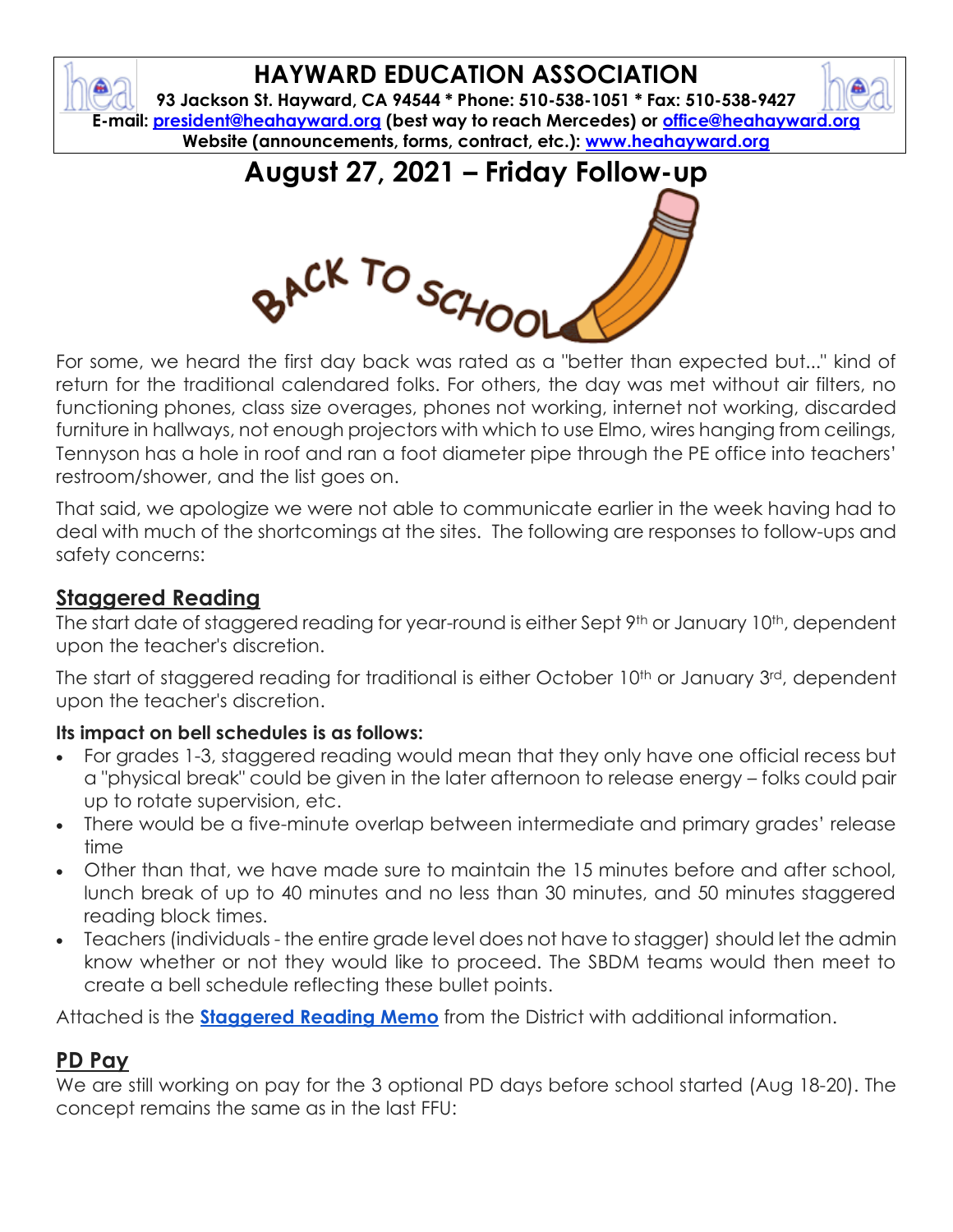Pay for the first three optional PD days before the start of school is still being worked on. Despite the District's best efforts to go back on agreements and understandings made at the bargaining table, the union remains strong in its position, namely:

- On a given day, if a person goes to one of the three modules, they will get paid a full day of pay at their per diem rate.
- The remaining modules of the day will be paid per the hours of the presentation plus an additional hour of prep. All compensation will be paid at the person's per diem rate of pay.
- There is also the understanding that trainings beyond the 2-hour maximum (e.g., ABAR) will count as 2 modules and folks will be compensated accordingly.
- So that year-rounds do not have to wait longer for their optional PD pay (they had the PD in July), we have requested that year-round folks get partial pay for the 3 days in the August payroll and the remainder in a special pay run of September 15<sup>th</sup>. We will keep you posted.

#### **Speaking of PD…**

Despite our best efforts, the District stood strong on their stance to mandate everyone's attendance at work sites to view the PD through zoom. Most watched the PD alone in their room on zoom.

There was not clear communication, which resulted in HEA trying to give folks the flexibility to "zoom" off campus since most of us associate zooming at a location other than our site. Initially, the District was going to dock pay or dock a sick day if folks did not come to the site. While we were not able to convince them to trust us and our judgment about coming in or not, we were able to ensure that if you were not on site on Monday and viewed the PD from another location, you would not be docked sick days or pay (you can't use personal days since these are days technically paid through state funding and personal days do not apply). We will continue to advocate for the ability and autonomy to be on campus or not for meetings and/or work that can be accomplished through zoom. **We understand that this year is supposed to be "in-person" but we also want to minimize the number of contacts and potential transmission of COVID and its variants.**

Please note that the District has agreed that SBDM meetings, staff meetings, and similar meetings can be over zoom for this very reason.

## **Frontline**

While it is mandated by the District that we must fill out Frontline every day, concerns were brought forward because students are not required to fill out the Frontline info/survey. When asked, the District stated that there is no recourse if students do not fill out the health form. However, in year-round schools, admin, office staff, or parent outreach folks followed up with students and guardians who did not fill out the forms explaining safety issues. As a result, the District believes that most students now fill out the form prior to coming to school.

#### **Virtual Independent Study Program**

The District announced at the School Board meeting that there were at least 700 students (550 students from the last few weeks) who were interested but on the waitlist for the Virtual Independent Study program as an alternative to in-person instruction. In response to the large number, the District met with the interested parties yesterday and took it as an opportunity to explain the strengths and shortcomings of the virtual IDS (independent study) program as a true alternative to in-person instruction. They are also going to offer a third option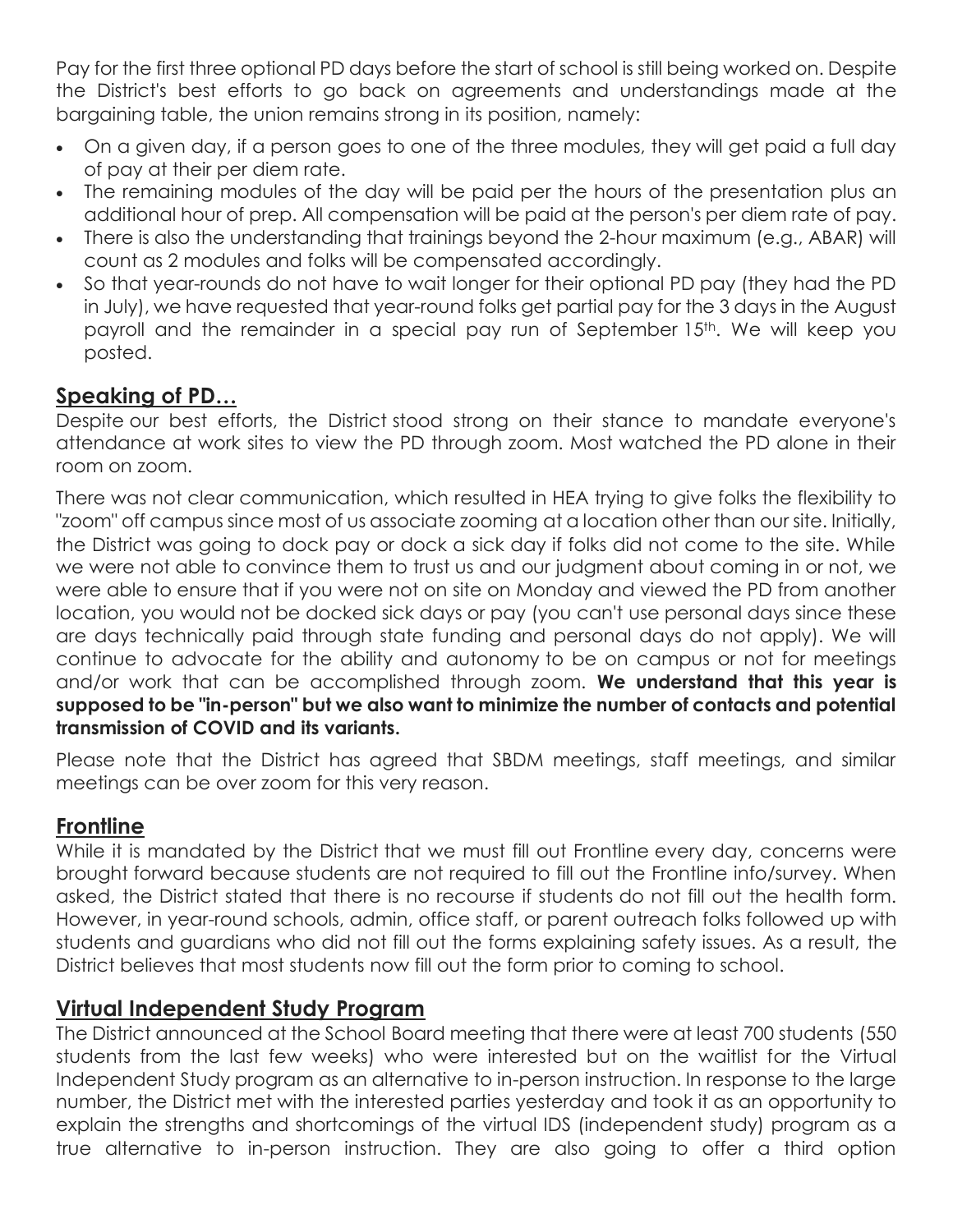(currently parents can opt for the virtual independent study, or the traditional IDS - which requires greater reasons than COVID health and safety concerns). They are planning to offer a 10-15 day program of independent study. In this program, TOSA's will, or have already, created grade level/subject lessons for students. Upon completion of the work and/or at the end of the duration of the program, the District will collect work and the student can return to the classroom. HEA heard about this "plan" for the first time on Wednesday when it was offered to a member's student and the member let us know. There is a lack of clarity on several counts to this "plan" including:

- Who is going to correct the work? We have been assured it is not classroom teachers and that "people in the district office" may correct the work.
	- o We think that may mean TOSAs and we will advocate on their behalf since we do not believe grading IDS work is part of their special assignment.
- We don't know if there is any transition plan for the student's return, can the student extend the time?
- Can they come into the room after 15 days, stay for the 16<sup>th</sup> and 17<sup>th</sup> and then pop out again?
- How will grades be given/impacted? etc. etc. etc.

The District plans to meet with us soon about this plan and future response to the unprecedented need.

#### **Evaluations**

In part because of the IDS "plan" described above, where a teacher could have any number of students popping in and out of the classroom, we are advocating for no evaluations unless you are a prob or temp (those two categories of folks must be evaluated.) We would also advocate for the VISP teachers not be evaluated aligned with our contract language that states if someone enters into a new program, they will not be evaluated the first year they enter the program.

## **Packets?**

It has been brought to HEA's attention that when parents/guardians have kept students home *voluntarily*, admin have "requested" that teachers provide packets of work. HEA and HUSD have an understanding that if students remain at home voluntarily (not because of being quarantined/exposure, teachers are not expected nor should they provide work for these students. Instead, if the question or request comes from parents, they should be redirected to the site administration. In turn, *if the admin asks you to produce work, please redirect them to HR to get clarity about District expectations.* The bottom line: we are not expected to provide lessons. If you were asked and have provided packets for students as described prior to today's clarification (The District is reminding the admin today) please let HEA know and we will do our best to get compensation.

#### **Teach Truth Days of Action**

Join us this weekend, August 27-29 in our National effort to gather together to stand against censorship in education. Learn more about the Teach Truth Days of Action and how to support this effort **[HERE](https://drive.google.com/file/d/1hykrH-O7hlHkjxAZSrthz3Wjyj4mZo0G/view?usp=sharing)**.

#### **CTA Bulletin**

Attached is this week's **[CTA Bulletin](http://view.cta-mailings.org/?qs=232ce7f28dfd0a180d40b86f34c4596a2bc8e710412fecbd68671974c808ede1ed691ec29dbc9e0560a4e26bbefb9ef9940fed78c1e4b9cce96e1e05c3cc5737f53647b157d4b9a0720e1b03c0ac857a0b3aa1c9aa735abe)** with topics that include: the Governor Recall, Legislative updates, upcoming CTA conferences, and more!